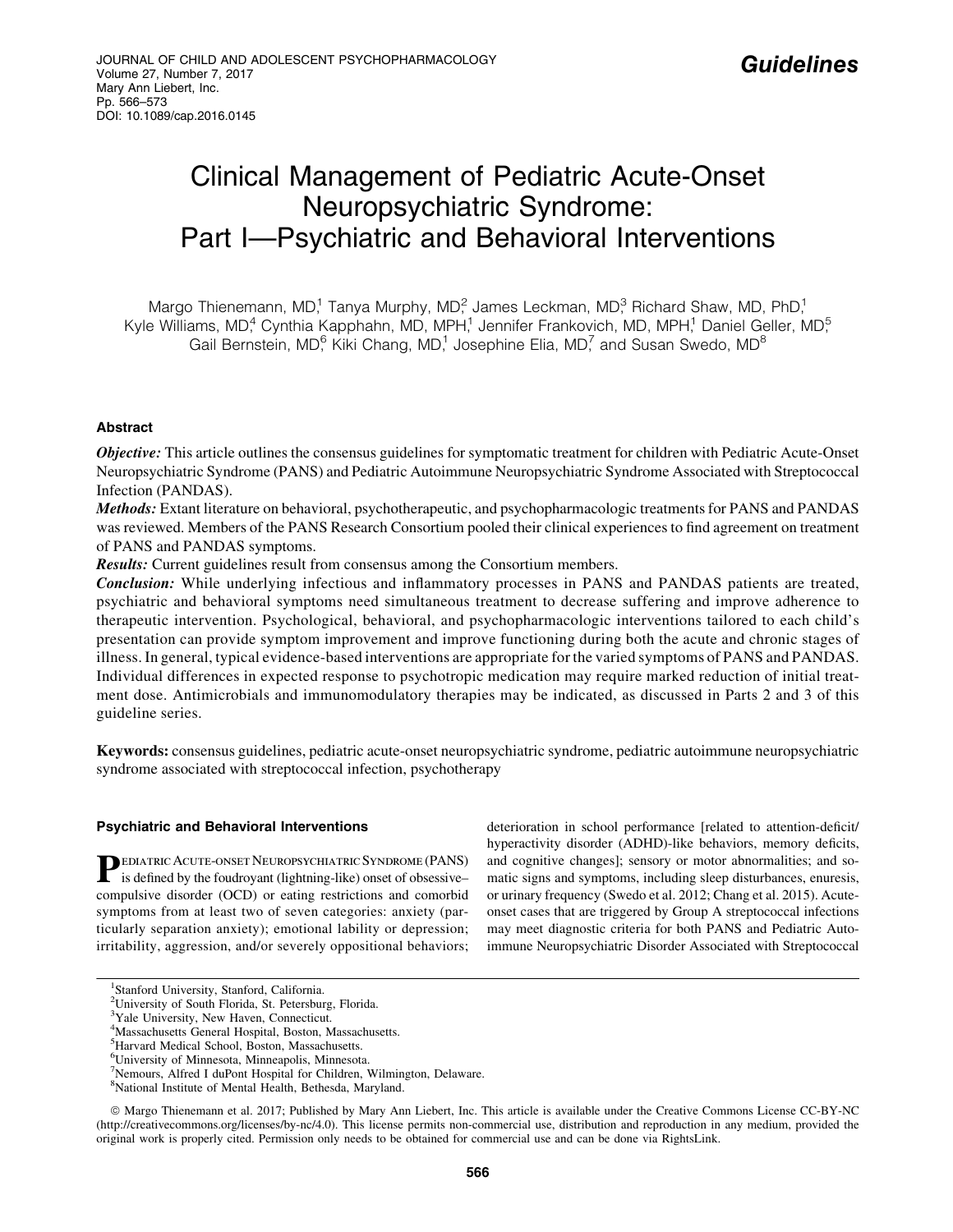infections (PANDAS) (Swedo et al. 1998). As these two syndromes display highly similar symptoms, these guidelines will treat them as a single entity: PANS/PANDAS.

Directly controlling or minimizing symptoms of PANS/PANDAS is essential to decrease suffering, increase the child's ability to receive other important treatments, and overall recovery. As is true in treatment of delirium, the instigating processes (which include infections and inflammatory diseases) and symptoms of PANS/ PANDAS must be addressed simultaneously. Early research in other types of brain injury, including concussion, stroke, and multiple sclerosis, suggest that neural plasticity depends on use and that early rehabilitation has better outcome, supporting the prompt initiation of psychotherapy (Liguez-Lecznar 2013; Prosperini 2015; Turner-Stokes et al. 2015; Ellis 2016). Psychological and behavioral interventions and psychopharmacologic treatment can improve symptoms and decrease impairments during both the acute and chronic stages of illness. Therefore, psychiatric and behavioral interventions should begin as soon as PANS/PANDAS is identified.

#### Individualizing Treatment

Since symptom presentations differ, therapies should be tailored to meet each child's specific needs. For example, mildly distressed children may not require pharmacological intervention. In more severe cases, education and support are augmented by symptomspecific behavioral and pharmacologic interventions. The therapeutic interventions may require periodic adjustments, as the PANS/PAN-DAS symptoms frequently change during the course of illness, such as moving from severe anxiety to aggression or from emotional lability to depression. Antibiotic and immune-based treatments often have dramatic effects, reducing symptoms to a tolerable level or eliminating them completely. In other cases, the treatments fail or a new symptom exacerbation occurs before the child has returned to baseline, resulting in even greater distress and impairment. Given the variability in the course of PANS/PANDAS, clinicians should be cautious about ''chasing'' the illness by reacting to temporary symptom exacerbations or increasing medication dosages before maximum benefits of the drug and other medical interventions have been realized. The following recommendations are based on the authors' extensive clinical experience and are intended to serve as guidelines for minimizing distress and dysfunction of affected children. Education, supportive and behavioral therapies, and psychoactive medications are the mainstays of symptomatic treatment for PANS/PANDAS. Antimicrobials and immunomodulatory therapies also may be indicated, as discussed in Parts 2 and 3 of this series (Brown et al. 2017; Cooperstock et al. 2017).

## **Safety**

A comprehensive diagnostic evaluation should be the first step in the treatment of children with PANS/PANDAS, as described in Chang et al. (2015). When taking the child's history, particular attention should be paid to symptoms that pose a risk to the child or his family, such as impulsivity, physical violence or aggression, refusal to eat or drink, and suicidality; if found, they should be immediately addressed with appropriate environmental, educational, and pharmacological measures. Crisis management in PANS/PANDAS is similar to that of other disorders presenting risk of self-harm (AACAP 2012).

Inpatient hospitalization may be required to contain and address dangerous behaviors or if the patient needs closer medical monitoring while starting psychiatric medications (e.g., borderline QTc, or dehydration secondary to restricted oral intake). Ideally, the child would be hospitalized on a pediatric behavioral unit staffed by personnel comfortable with medical procedures and interventions and experienced in the use of behavior modification techniques and containment of aggressive or self-harming behavior. In addition, the unit would allow parents to remain at the child's bedside throughout the stay, since separation anxiety is present in more than 90% of patients. Such units are rare, and clinicians often must decide between a general pediatrics ward and a pediatric psychiatric unit. While pediatric units allow parents to room-in with the child and offer more expertise in medical procedures and invasive interventions, they are often illequipped to deal with the problematic behaviors of PANS/PANDAS, such as severe agitation, physical combativeness, and compulsive rituals (e.g., refusal to wear clothing). Furthermore, medical units are often overly bright, noisy, and filled with interruptions, which aggravate the sensory sensitivities of children with PANS/PANDAS. In contrast, while child psychiatric units have established protocols for dealing with disruptive or dangerous behaviors, the psychiatric nursing staff may have little experience with invasive procedures and treatments, such as lumbar puncture or administration of intravenous immunoglobulin. In such cases, the child might be transferred to the general pediatrics unit accompanied by staff from the psychiatric unit or, if necessary, to an intensive care unit where the procedures can be performed under sedation. In rare cases, admission to an intensive care unit may be indicated to address life-threatening dehydration and malnutrition due to food refusal (Toufexis et al. 2015).

The majority of children with PANS/PANDAS require some type of school accommodation. Anxieties, OCD symptoms, tics, frequent urination, attention-deficit disorder symptoms, handwriting difficulties, poor cognitive and physical stamina, difficulties with math and processing speed, memory issues, pain, and frequent absences each cause trouble and, in combination, create great challenges to the children and their teachers. Many schools have scarce resources, so persistence, assertiveness, and creativity in the school and family will yield better outcomes. A Student Study Team meeting to arrange for the implementation of either a 504 plan (Section 504 of the Rehabilitation Act) or individualized educational plan (IEP) may be of significant benefit to the child (U.S. Department of Education). The IEP should provide specific individually tailored accommodations that will help the child with PANS/PANDAS attend and benefit from school. Legally, the 504 or IEP must be periodically reviewed, usually annually. PANS children's needs change day to day and month to month. Writing the plans with the most difficult days in mind will assure that the child can receive adequate accommodations without revisiting the 504 or IEP process often. Typical accommodations during flares of illness might include the following:

General—Excusing the child's absences and not requiring makeup assignments or tests.

Separation anxiety—allowing a parent to be in or near the classroom (perhaps helping out).

OCD symptoms—excusing the child from certain activities, allowing him to complete assignments using alternate methods (e.g., typing homework, rather than erasing and rewriting repeatedly; listening to audio books, rather than reading and rereading).

Urinary urgency/frequency—leaving the class without asking permission.

Dysgraphia or handwriting difficulties—having a note-taker in class, dictating tests and homework, enlarging worksheets, writing on large grid paper, and using a keyboard, voicerecognition software, or audio recorder.

Dyscalculia and math difficulties—using a calculator or times table and working with a resource teacher or tutor.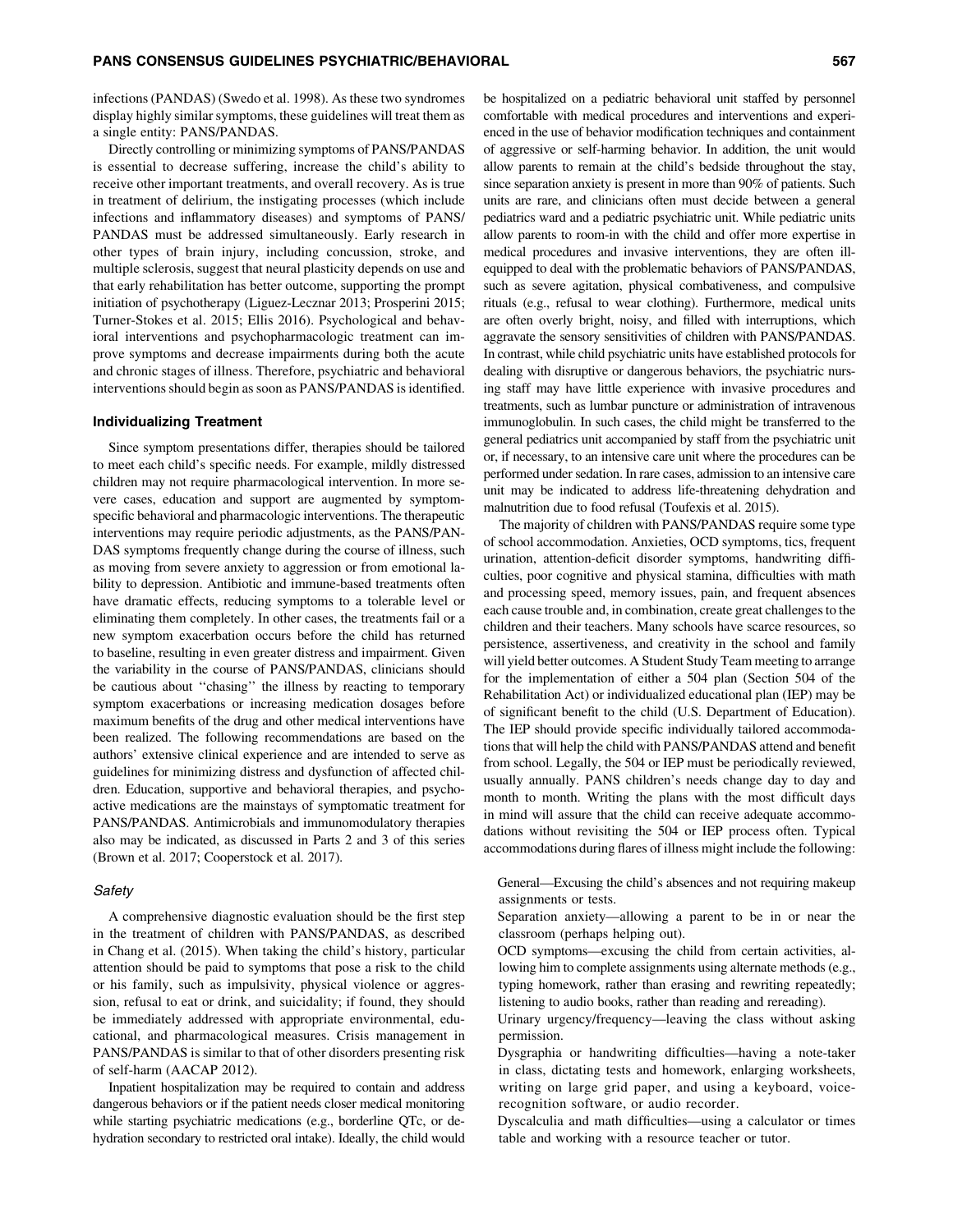Slowed processing speed—decreasing the number and length of assignments, allowing extra time for tests and in-class assignments, and giving directions in written and oral form, and Poor physical and cognitive stamina, pain—shorter school day with reduced academic load, less homework, rest periods during the day (perhaps in the nurse's office), and omitting or adapting physical education requirements.

When acute exacerbations of PANS/PANDAS symptoms have abated, these accommodations should be re-evaluated. Attending school and doing school work may be part of an appropriate psychotherapeutic plan. As the child's function improves, the accommodations can be peeled back as symptoms improve and to align with therapeutic goals.

# Family Support and Education

The emotional and behavioral symptoms of PANS/PANDAS can stress patients and their families. Often one parent must stay home from work to provide round-the-clock care for the child with PANS/ PANDAS. In addition to providing comfort and care, the parents must also find and coordinate medical care and interact with schools to secure necessary accommodations (and care for siblings).

Clinicians should ensure that families understand the clinical course of PANS/PANDAS, including its unpredictably episodic pattern. In severe cases, it is not uncommon for a child to insist on obsessive compulsive rituals, to resist any separation from his parent at all, or to become enraged at without apparent provocation. At such times, interventions should be aimed at keeping the child safe until the anxiety or rage subsides. Minimizing transitions and numbers of activities, providing rest times, decreasing noxious sensory stimuli, and removing objects that might hurt the child or others may help to decrease the number and severity of ''meltdowns.'' Once the episode has subsided, parents should be encouraged to resume their normally effective parenting strategies, including setting necessary limits, reinforcing desirable behaviors, and ignoring or punishing unwanted behaviors by removing privileges. Often, the affected child can help parents to distinguish undesirable behaviors requiring intervention from those that are an unfortunate manifestation of his PANS/ PANDAS symptomatology (Motluck 2013).

Parents, themselves, suffer with the burden of caring for their PANS/PANDAS afflicted children. Many report feeling traumatized by the sometimes lengthy course of seeking medical care and from seeing their child ill; they often live fearing relapse. National and regional support networks have formed, which may be helpful to address this trauma and skills groups for PANS/PANDAS, parents are also being piloted.

# Behavioral and Pharmacological Interventions for PANS/PANDAS

Cognitive behavior therapy (CBT) (specifically exposure/response prevention [ERP]) and minimizing family accommodation to OCD behaviors have been repeatedly shown to be among the most effective interventions for pediatric OCD (OCD 2004, Lebowitz et al. 2011). While large-scale studies of these interventions in PANS/PANDAS have not been conducted, pilot studies suggest behavioral therapies are still highly effective in treating the OCD symptoms of children with PANS/PANDAS (Storch et al. 2006). Treatment with CBT/ERP should be initiated as soon as possible to maximize benefits. During the acute phase of illness, the child may not be ready to fully participate in CBT because of overwhelming OCD or anxiety, sensory sensitivities, emotional lability, and/or cognitive impairments. However, it is helpful when parents learn strategies to ''hold the line'' and prevent symptoms from further worsening through their inadvertent accommodation to the child's irrational fears (March et al. 1998; Lebowitz et al. 2011, 2014; Motluck 2013; Sukhodolsky et al. 2013). Understanding and applying CBT and ERP strategies will decrease distress and interference from symptoms in the short term and can provide tools that can be used life-long to manage OCD, anxiety, and life stressors.

Psychoactive medications can also be quite helpful in the management of PANS/PANDAS symptoms. Although controlled trials have not been done, clinical experience suggests that anxiety, OCD, and other symptoms of PANS/PANDAS respond to the same medications used to treat the symptoms in non-PANS/PANDAS cases. However, the PANS/PANDAS clinical presentations are often more complex, with multiple symptom targets presenting simultaneously. Furthermore, the episodic symptom course can make it difficult to discern responses to pharmacologic interventions that require days or weeks of administration before benefits are realized from the independent relapses and remittances of PANS/PANDAS symptoms. Some experienced clinicians report that PANS/PANDAS patients appear to be more sensitive to adverse effects of psychotropic medications, including agitation, dystonia, or catatonia, but no controlled studies speak to these anecdotal reports. Thus, clinicians are advised to ''start low and go slow'' in prescribing these medications—beginning with dosages ¼ (or less) of typical and using an extended upward titer. Benzodiazepines may be a good first treatment for PANS/PANDAS, as they may address the child's anxiety, agitation, aggression, insomnia, and other symptoms. Clinicians and parents should be aware that pediatric patients may experience severe disinhibition when treated with benzodiazepines, although the medications are otherwise well tolerated in youth with PANS/PANDAS.

#### Management of Specific PANS/PANDAS Symptoms

## Obsessive compulsive (OCD) symptoms

In general, management of obsessions and compulsions follows the usual standard of care for pediatric OCD (Geller and March 2012). Evidence-based therapies include CBT, parent management training, and medications. A small study of intensive CBT with family involvement found that OCD symptoms improved in PANDAS patients during the current episode and benefits carried over to subsequent flares (Storch et al. 2006). Applying parent management techniques (PMT), which include encouraging families to not participate in behaviors accommodating the child's avoidance and rituals, positively reinforcing desired behaviors, setting clear limits, expectations, and consequences, and establishing reward systems, will likely improve symptoms and child compliance. PMT are particularly useful when PANS patients are not ready or willing to use CBT themselves (Lebowitz et al. 2014).

Selective serotonin reuptake inhibitors (SSRI) are the preferred medication for treatment of OCD in PANS, based on multiple placebo-controlled clinical trials (Geller 2003; Grados and Riddle 2001; Pediatric OCD Treatment Study Team 2004, 2011) (Gabbay and Coffey 2003; Coffey and Wieland 2007). Fluoxetine, sertraline, fluvoxamine, and clomipramine are Food and Drug Administration (FDA) approved for treating pediatric OCD and have the most evidence to support their use (ibid). Clinical experience suggests both that SSRI's may be helpful and that using a low dose and slow titration minimizes the risk of side effects. Upward titrations should be adjusted no faster than 2-week intervals. Frequent monitoring is recommended to ensure that side effects are not becoming troublesome. In one, 14 of 38 children with PANDAS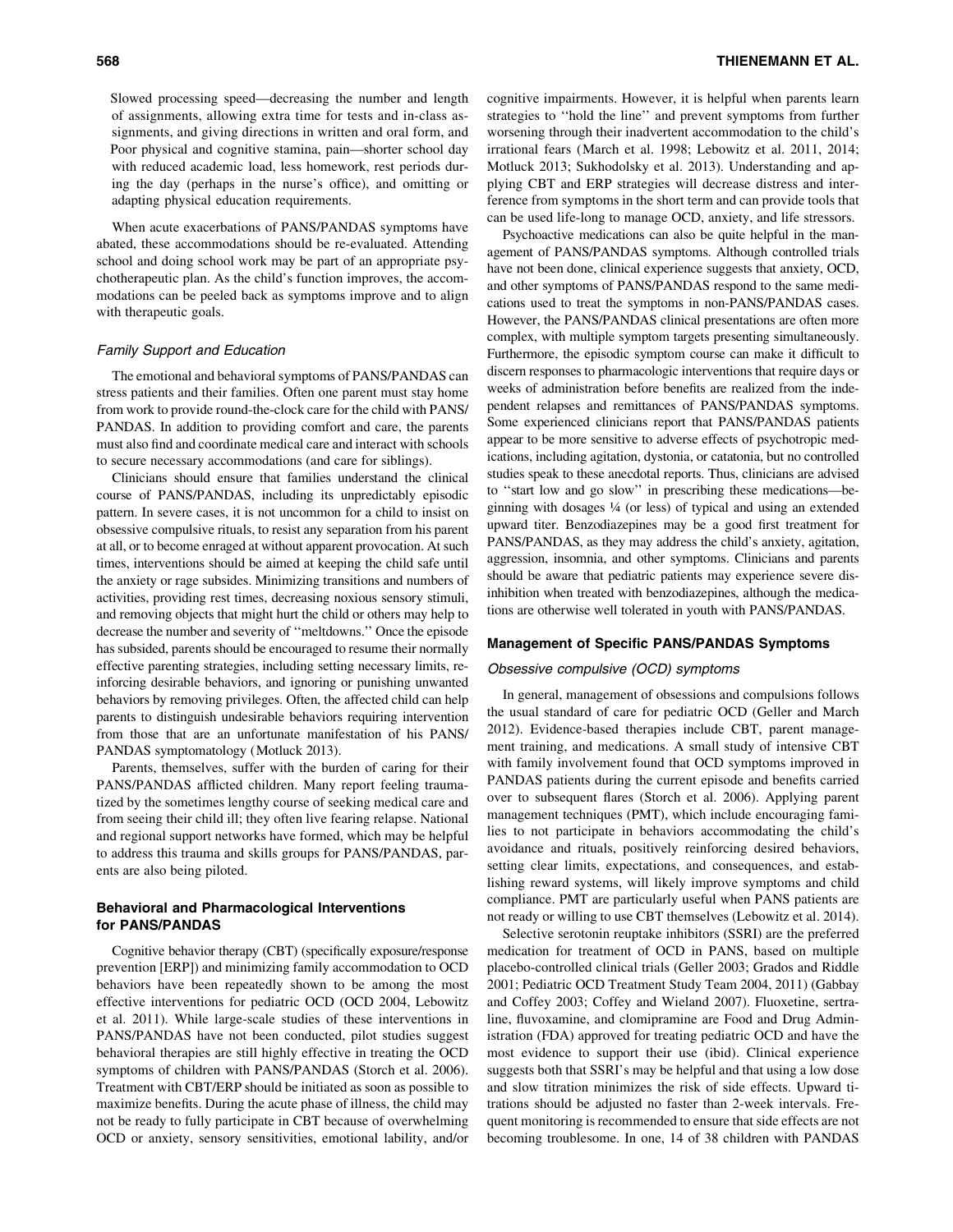# PANS CONSENSUS GUIDELINES PSYCHIATRIC/BEHAVIORAL 569

experienced behavioral activation when treated with an SSRI; symptoms included hyperactivity, mania, disinhibited behavior, worsening OCD behavior, aggression, irritability, agitation, and suicidality (Murphy et al. 2006). In one boy with PANS, when 5 mg/day of fluoxetine was discontinued, suicidal behaviors ceased and he was able to tolerate 2 mg/day of fluoxetine when the medication was reintroduced (Murphy et al. 2006). SSRI side effects can match symptoms one is trying to relieve, so careful attention to the relationship of medication dose and timing of symptom change, along with monitoring the course of underlying PANS itself, is necessary to optimize SSRI treatment.

Antipsychotic medications, such as risperidone (0.125–1 mg) or aripiprazole (0.5–2.0 mg), should be reserved for incapacitating OCD. An electrocardiogram (EKG) should be obtained before and during treatment with antipsychotics to monitor the QTc interval excessive prolongation (QTc >450 mseconds) is a contraindication to use of antipsychotic medications.

#### Restriction of food or fluid intake

The sudden onset of reduced and restricted food intake fulfills the first criterion for PANS, even in the absence of more typical OCD symptoms (Swedo et al. 2012; Toufexis et al. 2015). Medical evaluation should be done to rule out other medical disorders (e.g., eosinophilic esophagitis, structural or neurological causes of dysphagia, and nausea) and assess for medical instability related to restricted intake of food and/or fluids. For those with severely limited oral intake, assessment should include checking orthostatic vital signs, EKG, and electrolytes, including phosphorus and magnesium and monitoring for refeeding syndrome. Hospitalization may be required for children who are medically unstable because of restricted intake of food and/or fluids (Chang et al. 2015; Golden et al. 2015).

In treating children with intake disturbances related to PANS, the focus should be on maintaining adequate nutrition and hydration while treating underlying brain inflammation. Feeding tubes may be necessary, at least during the acute phases of the illness. The severity and duration of the eating disturbances can vary. For example, in four reported cases of infection-triggered anorexia nervosa, treatment with antibiotics improved symptoms remarkably (Sokol 2000). However, many PANS patients experience ongoing eating abnormalities and require interventions used in other eating disorder treatments to directly target other factors contributing to the eating restrictions (Lock 2015).

For patients with high anxiety and compulsive behaviors, an exposure and response prevention approach may prove helpful. This involves gradual exposure to foods or situations that cause anxiety or fear, within a support framework that encourages incremental progress toward expanding diet and increasing intake. Occupational therapy interventions that include targeting posture, breathing, and relaxation may be helpful adjuncts, especially for patients who fear of choking or vomiting. When the problems with eating involve obsessions or compulsions, a psychopharmacological approach similar to that used for OCD may help. However, in cases of significant malnutrition, medication may not help until the child has restored weight, and malnourished patients may be at increased risk of adverse side effects.

## Tics

Based on preliminary studies, as many as 70% of PANS/ PANDAS patients either present with or develop tics (Murphy et al. 2015; Swedo et al. 2015). PANS patients with tics have been reported to be more severely affected at home and at school, with poorer school performance, handwriting, visual-spatial memory, and self-esteem (Murphy et al. 2015). Some PANS/PANDAS patients' tics first present with complex motor and vocal tics, rather than presenting with a progression from simple tics to complex motor and phonic tics that is typical of Tourette syndrome (Tucker et al. 1996).

In most cases, tics are not considered a treatment target unless they cause pain, significant interference in function, or create unresolvable embarrassment or teasing. Comprehensive behavioral intervention for tics (CBIT), habit reversal training (HRT), and cautious monitored pharmacotherapy are the treatments of choice (Piacentini et al. 2010; Murphy et al. 2013). In HRT, children learn to be aware of their tics and their antecedent premonitory urge. They help design a "competing response," which is a motor behavior that makes doing the tic impossible. When children practice this, resisting or suppressing the tic, as in response prevention for OCD, they stop reinforcing the urge and the urge frequency diminishes. Examples of competing responses include staring or looking up to extinguish a blinking tic and slow, rhythmic diaphragmatic breathing for vocal tics. Relaxation training, analyzing, and addressing situations that worsen tics and family reinforcement of applying HRT strategies comprise other elements of CBITC. Exposure with Response Prevention may also be effective intervention for severe tics (Wile and Pringsheim 2013).

Many clinicians consider the alpha-2 adrenergic agonists, clonidine, and guanfacine to be the first-line pharmacologic intervention for tics. However, a recent meta-analysis has suggested that alpha-2 agonists may have minimal benefit in tic patients without ADHD (Weisman et al. 2013). Antipsychotics may be indicated for severe tics, although their use should be restricted for as short a duration as necessary. Haloperidol, pimozide, and aripiprazole have FDA approval for the treatment of Tourette Syndrome. Of the atypical antipsychotics, risperidone also has evidence supporting its use for the treatment of tics, but does not have an FDA indication (Budman 2014). In addition, a recent meta-analysis of the available scientific literature found no significant difference in the efficacy of four antipsychotic agents evaluated (risperidone, pimozide, haloperidol, and ziprasidone) (Weisman et al. 2013). As described above, an EKG should be obtained before, and during, treatment with antipsychotic medications to rule out a prolonged QTc.

#### Irritability and aggression

Irritability, aggression, and unprovoked violent behaviors are among the most troubling symptoms of PANS. Parents frequently report mood lability and impulsive aggression in children with PANS/PANDS. Sensory sensitivities, irritability, fatigue, anxiety, and cognitive changes may cause the child to adapt poorly to environmental changes, making them vulnerable to aggressive behaviors. The episodes may last for 45–60 minutes or longer, but within a few minutes of the rage subsiding, the child is ''back'' and expresses remorse for his tantrum, often not knowing or remembering why they behaved as they did.

Environmental interventions may decrease the frequency of aggressive behavior. Modulating stimulation, minimizing demands, and promoting adequate nutrition and sleep may each help. In the moment, distraction may be one of the most effective tools, for example, the use of favorite toys (that are unlikely to be used as weapons), singing, dancing, television, food, crying, and acting silly may re-engage the child's ''cortex'' and truncate the episode. Designing a home plan for calling for help and remaining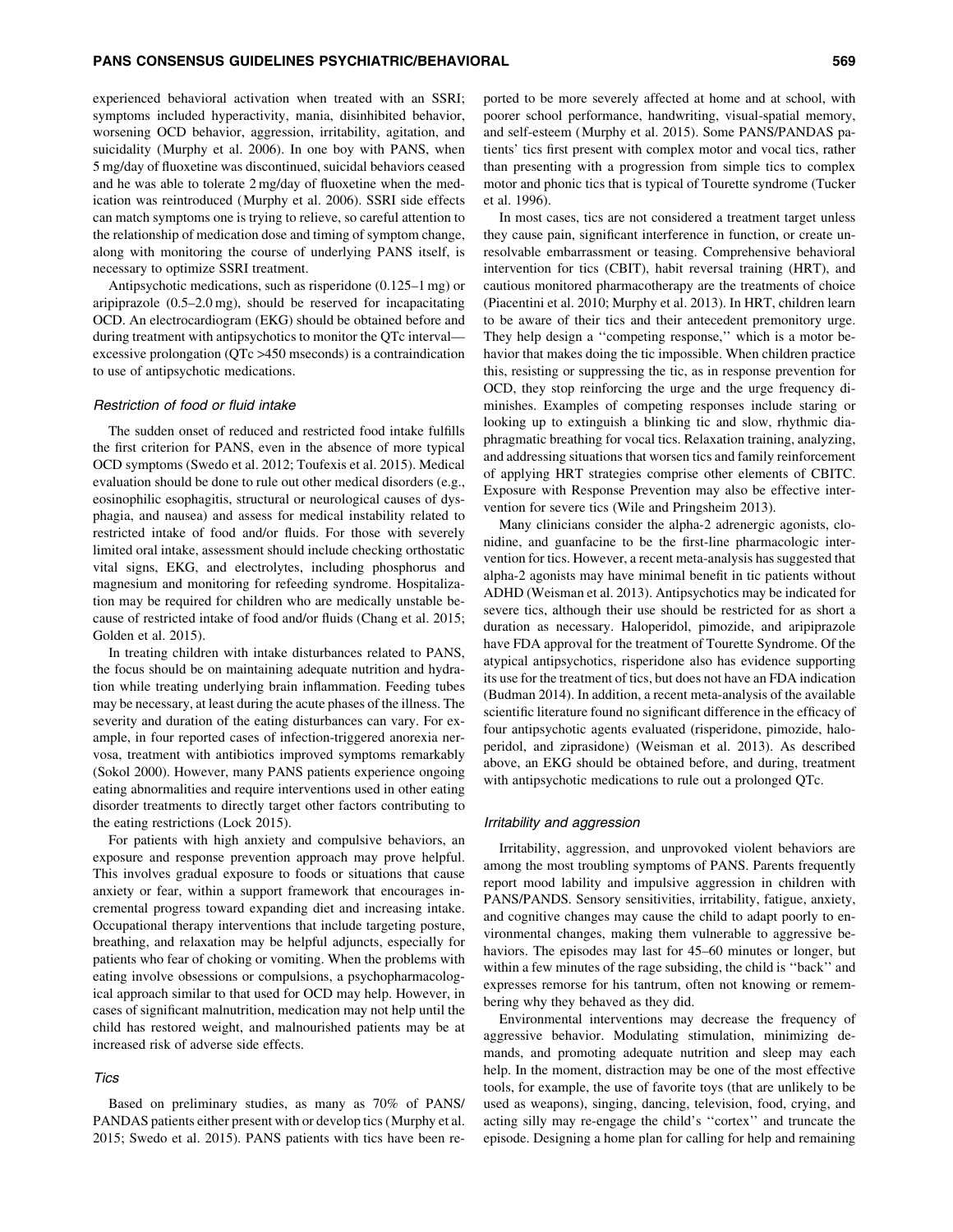nonpunitive with the child is important. Although calling 911 may seem like an extreme solution to a child's behavior, it is sometimes necessary in order for the parents to protect themselves and their children from harm, to reassure children that their behavior can be contained, and to not undermine established behavior plans. If rages are frequent, it may be worthwhile to educate local police officers about the nature of the illness, as, understandably, police might misinterpret rageful episodes as acting-out behavior.

For irritability related to anxiety, benzodiazepines may be the safest and most effective psychotropic with which to begin treatment. Antipsychotic medications or mood stabilizers have been shown to reduce the frequency and intensity of aggressive behaviors. Despite their associated adverse effects, they may be indicated for children whose aggressive behavior risks harming themselves or others. The medications may be prescribed on an as-needed basis (if possible to administer then) or on a regular schedule. Risperidone and aripiprazole are FDA approved for treating irritability in autistic children.

For patients with aggression secondary to encephalitis, helpful interventions have included the following:

- Diphenhydramine in doses from 12.5 to 50 mg. Side effects include paradoxical excitation or confusion. May be given orally, intramuscularly (IM), or IV.
- Benzodiazepines: Lorazepam at doses beginning at 0.5 mg. Also can cause agitation and disinhibition. May be given orally, IM, or IV.
- Antipsychotics: Risperidone, aripiprazole, or haloperidol may be helpful for children with aggression and rage. Haloperidol is started at 0.025 mg/kg/day in divided doses going up to a maximum of 0.05 mg/kg/day in divided doses (compared with the typical starting dose of 0.5 mg for larger children and adolescents). May be given orally, IM, or IV. When given orally or IM, it should be given with diphenhydramine. Due to the risk of drug effects and drug–drug interactions, an EKG must be checked for QTc prolongation when using antipsychotics.

#### Anxiety

Separation anxiety frequently interferes with PANS children's comfort and family function, restricting both the child's and parent's activity. Fortunately, with treatment of the underlying causes of PANS, the suffering and burden may be short-lived. If symptoms are resolving, accommodating the anxiety for a short time may be tolerable. As soon as possible, the child should go back to his bedroom and classroom. When separation anxiety persists, the parent may become exhausted and require respite, so efforts should be made to integrate other attachment figures into care. Parents may also benefit from behavioral interventions for caregivers, if family accommodation is part of the clinical picture ( Jones et al. 2015; Norman et al. 2015).

CBT is helpful for both generalized and separation anxiety and may involve the cognitive skills of reappraisal and problem solving. Children learn to assess the probability and the likely severity of feared events and generate backup plans should the problem arise. For example, a child might work through the probability that no one would pick him up from school, articulate realistic outcomes of being left at school, and list possible actions the child might take if left. The child might role-play those actions and, with parents, and design a gradual exposure plan with rewards for following through. Notifying the school of the issue and identifying ''safe'' individuals and ways to access them may aid in this endeavor.

Should pharmacotherapy be necessary, benzodiazepines may be used temporarily. Antihistamines, gabapentin, or clonidine may help; dosages for these have not been empirically established, so the recommendation is to begin with small doses and titrate to effects and side effects. Administration of SSRI's should follow guidelines outlined in the section above on OCD.

#### ADHD symptoms

Some ADHD symptoms seen in PANS/PANDAS may be manifestations of underlying ADHD. PANS/PANDAS children's hyperactivity may reflect anxiety, complex tic sequences, restlessness exacerbated by cognitive and physical fatigue, sensory overload, pain or urge to urinate, or agitated catatonia (Elia et al. 2005). Inattention may reflect sleep deprivation, mood lability, intrusive thoughts of OCD, or the cognitive ''fog'' some PANS/ PANDAS patients describe. Academic frustrations may contribute to impulsivity and disruptive behaviors.

If the treatment team considers symptoms consistent with ADHD, management of ADHD symptoms in the context of PANS/ PANDAS is based on our understanding of ADHD management in general. Typical classroom accommodations, possibly with pharmacotherapy, may help the child tolerate the classroom and help the classroom tolerate the child. Useful changes have included preferential seating (front and side), permission to take breaks without interrupting the class and without interruption (e.g., to do sham errands for the teacher), extended time for tests, and resource assistance for math and executive function support and training.

Stimulants (methylphenidate and amphetamine compounds), the first-line medication for idiopathic ADHD, may be tolerated and helpful. Methylphenidate may be preferable to amphetamine preparations as they may have a smaller risk of exacerbating tics or compulsive behaviors in children with non-PANS/PANDAS ADHD (Borcherding 1990; Castellanos 1997; Pringsheim 2011). Some have suggested that amphetamine formulations pose a higher risk for neurotoxicity, so methylphenidate preparations are preferable (Berman et al. 2009). Atomoxetine, a second line treatment for ADHD symptoms, appears to possess anti-inflammatory properties through modulation of noradrenaline signaling, and in so reduces the expression of proinflammatory cytokines, downregulates cell adhesion molecules important in leukocyte infiltration, and strengthens the blood–brain barrier (O'Sullivan et al. 2010). Alpha-2 adrenergic agonists, guanfacine, and clonidine are less helpful for ADHD symptoms, but may be the ''treatment of choice'' for PANS/PANDAS hyperactivity and impulsivity because they may also produce improvements in tics, anxiety, and sleep disruptions.

#### Sleep disturbances

Disordered sleep in PANS/PANDAS may be a function of separation anxiety, OCD bedtime rituals, enuresis, nightmares, temperature dysregulation, sleep apnea (sometimes with large tonsils), or rapid eye movement (REM) Sleep Behavioral Disorder. In the latter condition, muscle tone is maintained during REM sleep, permitting movement during dreams. REM Sleep Behavioral Disorder, associated with neuroinflammation in other disorders, has been observed in 12 of 15 children with PANS/PANDAS studied at NIMH (Gaughan et al. 2016). REM Sleep Behavioral Disorder also may occur as an adverse effect of SSRI treatment (Lloyd et al. 2012).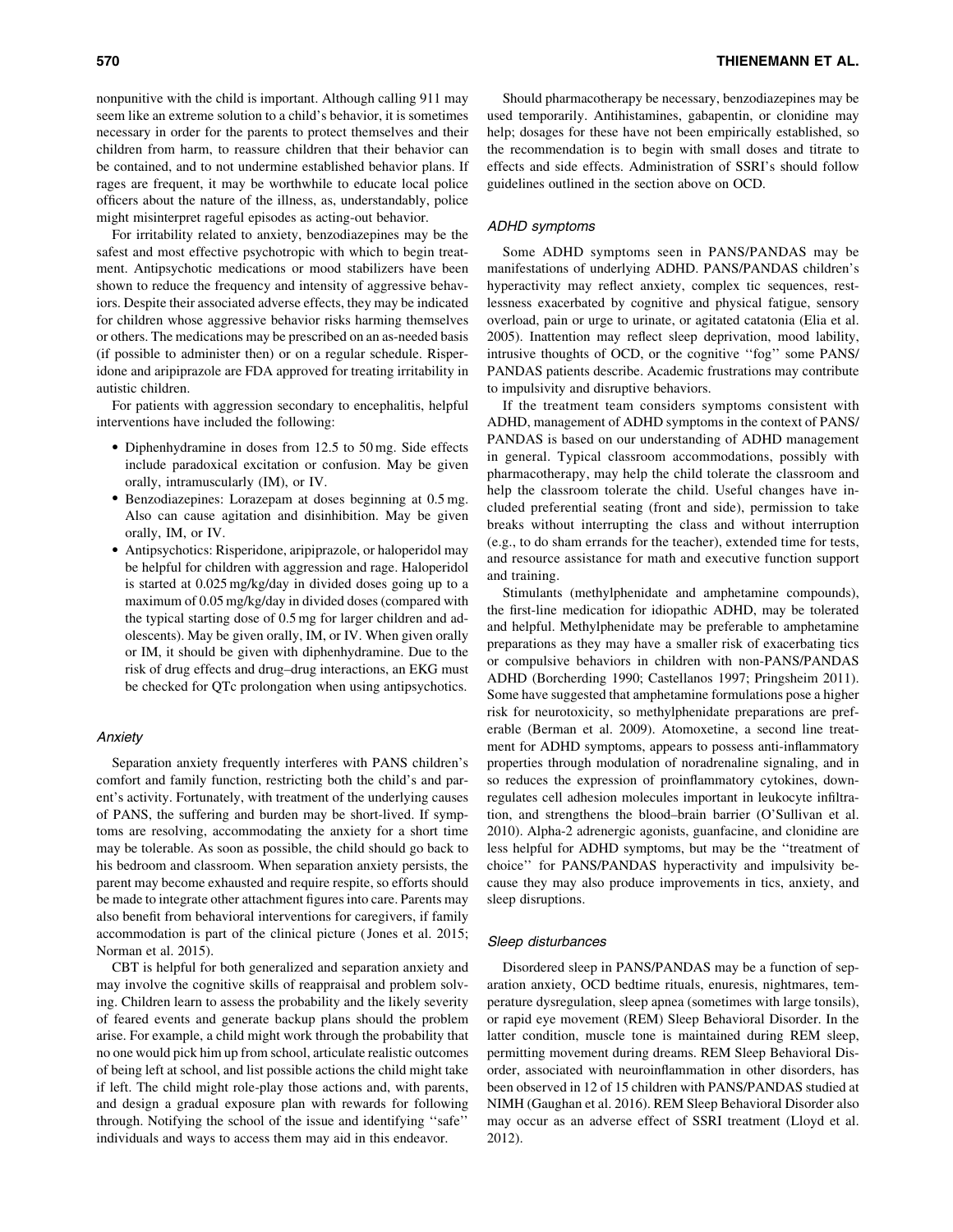Employing good sleep hygiene improves the likelihood of sleeping well, even for children with PANS/PANDAS. The principles of sleep hygiene include the following:

- Scheduling regular times to go to bed and get up (even on weekends) and to set circadian and sleep-wake rhythms
- Healthy sleep habits (e.g., having a consistent, short, pleasant bedtime routine)
- Comfortable sleep environment (e.g., cool, dark, and quiet),
- Avoid caffeine in the evening and ''wind down'' toward bedtime, restricting exercise, high-energy play, and heavy meals (Moore 2010)
- Restrict evening use of electronic games and toys and turn off televisions for at least an hour before bedtime, as the blue light of electronic screens can delay sleep onset and shorten sleep duration (Hale and Guan 2015)

If behavioral interventions fail to improve sleep, diphenhydramine, melatonin, cyproheptadine, clonidine, trazodone, or zolpidem may be useful; each has anecdotal report of benefit in PANS. However, controlled studies are lacking, and none of these medications is approved by the FDA for use in children. A low dose may be adequate and desirable to minimize side effects.

#### Depression

Dysphoria and depressive symptoms are common in PANS/ PANDAS, particularly during later stages of the illness (Frankovich et al. 2015; Murphy et al. 2015; Swedo et al. 2015). For mild mood symptoms, supportive interventions, such as individual or family therapy, may be sufficient. However, children with fullblown depression, suicidal ideation, or self-injurious behavior require more intensive treatment. Psychotherapy or psychotherapy combined with an SSRI is the standard of care for youth with major depressive episodes (Hopkins et al. 2015). Elements of evidenced psychotherapies for depression seem particularly useful for children with PANS. In Interpersonal Therapy for Adolescents, the therapist, family, and school recognize that the child is ''sick'' and unable to function at usual capacity (Mufson et al. 2004). In CBT for depression, planning pleasant (and for PANS patients, probably low-key) experiences comprises part of the behavioral element.

When depressive symptoms are sustained and/or impairing, clinical experience suggests treatment with an SSRI or bupropion may be helpful. The medications are started at a low dose, and parents are advised to watch for emergent adverse effects, particularly worsening mood, irritability, agitation, hyperactivity, suicidal thoughts, or sleeplessness. Likewise, when a child's symptoms are consistent with bipolar mood disorder, medications for this indication, given with the same caution, could provide benefit. In families with a history of bipolar disorder, antidepressant medications must be used with extreme caution because of the increased risk of precipitating mania.

#### Psychosis

At least 25% of children with PANS/PANDAS report auditory, olfactory, or visual hallucinations (distinct from OCD intrusive images, Frankovich et al. 2015) If disturbing or impairing, then antipsychotic medications may be warranted, despite their associated adverse effects. These are used typically for a short duration to manage acute psychosis and agitation. Medication choice should consider minimizing adverse effects and being aware of interactions with other medications. For chronic psychotic symptoms, diagnosis and ongoing treatment need to be reassessed. In other encephalitides, the following have been reported helpful: (Kuppuswamy et al. 2014)

- Aripiprazole (lupus, anti-NMDAR)
- Risperidone (Wilson's, Hashimoto's, anti-NMDAR)
- Olanzapine (anti-NMDAR)
- Haloperidol (anti-NMDAR)
- Quetiapine

#### Pain

While not often volunteered as a complaint, upon questioning, it has been found that pain is a common comorbidity in PANS patients (Frankovich et al. 2015). Musculoskeletal pain in PANS is broadly caused by two factors: inflammatory (arthritis) or a pain amplification syndrome due to pain processing abnormalities. Pain due to arthritis typically precedes or presents simultaneously with the PANS symptoms. Wide-spread pain and other pain amplifications syndromes more commonly present during the recovery phase of PANS. If the pain disorder is not diagnosed and treated early, it can develop into a refractory pain syndrome. When widespread pain is present, patients often report other forms of sensory amplification (increased sensitivity to light, sound, and sometimes smells), abdominal pain, headaches, muscle aches, waking unrefreshed, daytime fatigue, ''foggy brain,'' and depression. Physical examination may reveal areas of tenderness to palpation in the classic distribution for fibromyalgia. Patients who report both pain and stiffness upon awakening or after prolonged stationary positions should be assessed further for arthritis, enthesitis, and inflammatory back pain. Involvement of a pediatric rheumatologist and/or pain specialist, occupational therapist, and physical therapist is necessary for treating these pain conditions. Alleviation of pain will secondarily improve emotional and physical functioning.

# Conclusion

The treatment of PANS/PANDAS is symptom based and closely mirrors that of childhood mental illness of idiopathic etiologies. Mainstays of treatment include psychoeducational, psychotherapeutic, behavioral, family, school-based, and pharmacological interventions, which reduce suffering and improve functioning until the immunologic and infectious processes are addressed. Fortunately, many patients with PANS/PANDAS will recover completely and symptomatic treatments can be discontinued. Others are less fortunate and have ongoing symptoms that require continuous intervention and accommodation. At present, we are unable to predict the individual differences in the course and prognosis of individual PANS/PANDAS cases. Additional research is needed to understand the clinical heterogeneity associated with these cases.

## Clinical Significance

Until further research informs clinicians about effective treatments for behavioral and psychiatric interventions for children with PANS and Pediatric Autoimmune Neuropsychiatric Syndrome Associated with Streptococcal Infection (PANDAS), current literature and clinical experience must guide clinicians treating these children. This article fills the gap between empiric therapy and current knowledge by conveying consensus guidelines for symptomatic treatment of children with PANS and PANDAS.

# **Disclosures**

T.M. reports grants from Auspex Pharmaceuticals grants from National Institute of Mental Health, Shire Pharmaceuticals, Pfizer,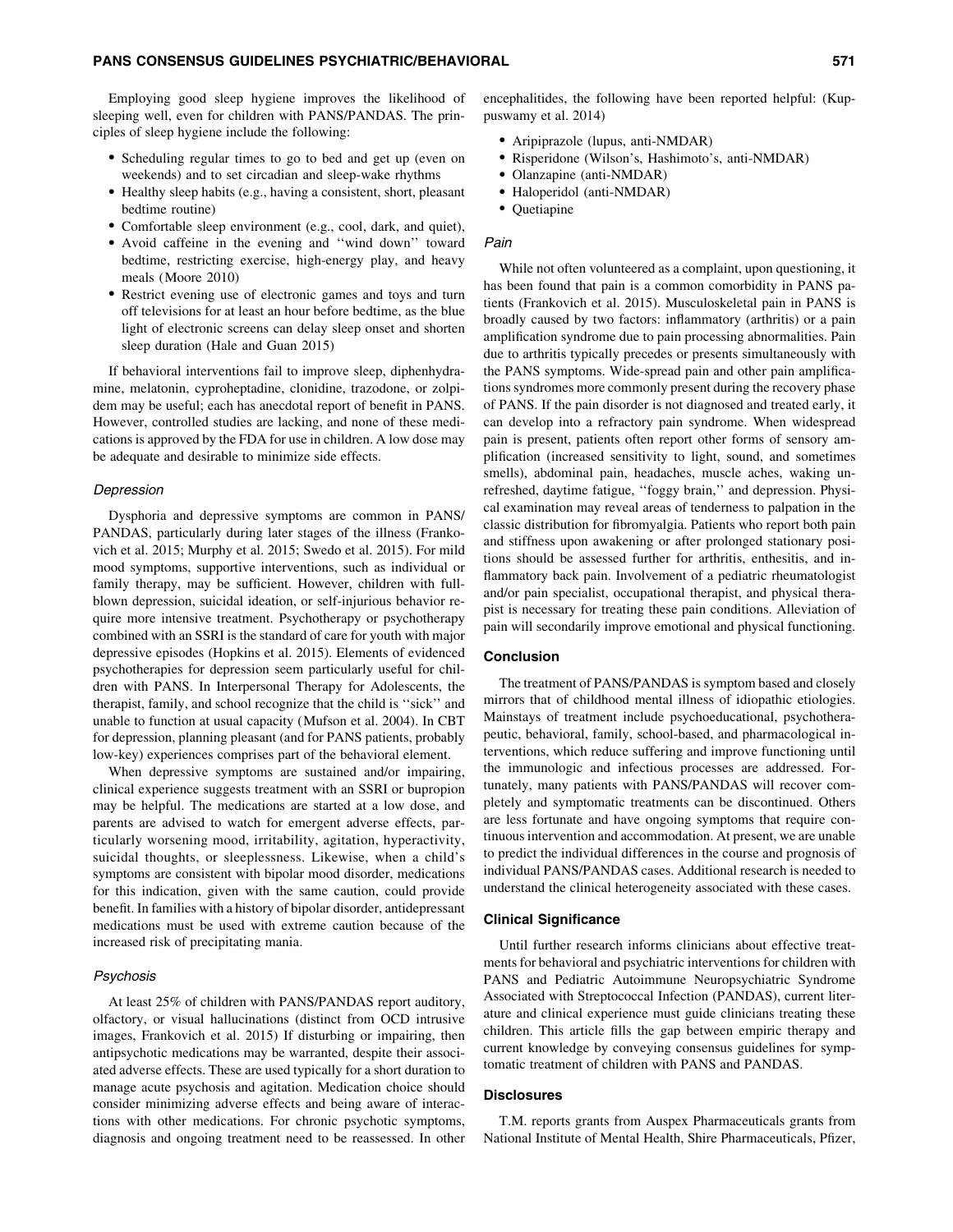Inc., F. Hoffmann-La Roche Ltd., AstraZeneca Pharmaceuticals, Centers for Disease Control, Massachusetts General Hospital, Sunovion Pharmaceuticals, Neurocrine Biosciences, Psyadon Pharmaceuticals, and PANDAS Network, and personal fees from International OCD Foundation, Tourette Syndrome Association. J.L. ''I do not consider that I have any conflicts of interest with regard to the guidelines. That said, here is what JAACAP requires that I report: J.F.L. has received grant or research support from the National Institutes of Health, the UBS Optimus Foundation, and the Open Road Alliance. He has served on the advisory boards of the Brain and Behavior Research Foundation, Fondazione Child, the European Multicentre Tics in Children Studies, and How I Decide. He has authored the Yale Global Tic Severity Scale assessment tool, which is open access. He has received honoraria from the European Society for the Study of Tourette Syndrome and the Brazilian Psychiatric Association. He has received royalties from John Wiley and Sons, McGraw Hill, and Oxford University Press. He has received travel expenses from the University of Illinois–Chicago, Cornell Weill Medical College, the Medical University of South Carolina, Rutgers University, the British Academy, and the Brazilian Psychiatric Association. He has received additional support from Anne Cocuk Eğitim Vakfi (ACEV; Mother Child Education Foundation) and private donors.'' K.C. is an unpaid consultant for GSK, Lilly, and BMS. He is on the DSMB for Sunovion. In the past 3 years, he has received research support from GSK and Merck and has been a consultant for Actavis and Janssen. Remaining authors do not have any conflict of interest.

#### References

- Berman SM, Kuczenski R, McCracken JT, London ED: Potential adverse effects of amphetamine treatment on brain and behavior: A review. Mol Psychiatry 14:123–142, 2009.
- Borcherding BG, Keysor CS, Rapoport JL, Elia J, Amass J: Motor/ vocal tics and compulsive behaviors on stimulant drugs: Is there a common vulnerability? Psychiatry Res 33:83–94, 1990.
- Brown K, Farmer C, Farhadian B, Hernandez J, Thienemann M, Frankovich J: Pediatric acute-onset neuropsychiatric syndrome (PANS)-response to oral corticosteroid burts: An observational study. J Child Adolesc Psychopharmacol 2017 [Epub ahead of print]; DOI: 10.1089/cap.2016.0139.
- Budman CL: The role of atypical antipsychotics for treatment of Tourette's syndrome: An overview. Drugs 74:1177–1193, 2014.
- Castellanos FX, Giedd JN, Elia J, Marsh WL, Ritchie GF, Hamburger SD, Rapoport JL: Controlled stimulant treatment of ADHD and comorbid Tourette's syndrome: Effects of stimulant and dose. J Am Acad Child Adolesc Psychiatry 36:589–596, 1997.
- Chang K, Frankovich J, Cooperstock M, Cunningham MW, Latimer ME, Murphy TK, Pasternack M, Thienemann M, Williams K, Walter J, Swedo SE: Clinical evaluation of youth with pediatric acute-onset neuropsychiatric syndrome (PANS): Recommendations from the 2013 PANS Consensus Conference. J Child Adolesc Psychopharmacol 25:3–13, 2015.
- Coffey B, Wieland N: Tics, anxiety, and possible PANDAS in an adolescent. J Child Adolesc Psychopharmacol 17:533–538, 2007.
- Cognitive-behavior therapy, sertraline, and their combination for children and adolescents with obsessive-compulsive disorder: The Pediatric OCD Treatment Study (POTS) randomized controlled trial. JAMA 292:1969–1976, 2004.
- Cooperstock MS, Swedo SE, Pasternack MS, Murphy TK: Clinical management of pediatric acute-onset neuropsychiatric syndrome: Part III—Treatment and prevention of infections. J Child Adolesc

Psychopharmacol, 2017 [E-pub ahead of print]; DOI: 10.1089/ cap.2016.0151.

- Elia J, Dell ML, Friedman DF, Zimmerman RA, Balamuth N, Ahmed AA, Pati S: PANDAS with catatonia: A case report. Therapeutic response to lorazepam and plasmapheresis. J Am Acad Child Adolesc Psychiatry 44:1145–1150, 2005.
- Ellis MJ, Leddy J, Willer B: Multi-disciplinary management of athletes with post-concussion syndrome: An evolving pathophysiological approach. Front Neurol 7:136, 2016.
- Frankovich J, Thienemann M, Pearlstein J, Crable A, Brown K, Chang K: Multidisciplinary clinic dedicated to treating youth with pediatric acute-onset neuropsychiatric syndrome: Presenting characteristics of the first 47 consecutive patients. J Child Adolesc Psychopharmacol 25:38–47, 2015.
- Gabbay V, Coffey B: Obsessive-compulsive disorder, tourette's disorder, or pediatric autoimmune neuropsychiatric disorders associated with Streptococcus in an adolescent? Diagnostic and therapeutic challenges. J Child Adolesc Psychopharmacol 13:209–212, 2003.
- Gaughan T, Buckley A, Hommer R, Grant P, Williams K, Leckman JF, Swedo SE: Rapid eye movement sleep abnormalities in child with Pediatric Acute-Onset Neuropsychiatric Syndrome (PANS). J Clin Sleep Med 12:1027–1032, 2016.
- Geller DA, Biederman J, Stewart SE, Mullin B, Martin A, Spencer T, Faraone SV: Which SSRI? A meta-analysis of pharmacotherapy trials in pediatric obsessive-compulsive disorder. Am J Psychiatry 160:1919–1928, 2003.
- Geller DA, March J: Practice parameter for the assessment and treatment of children and adolescents with obsessive-compulsive disorder. J Am Acad Child Adolesc Psychiatry 51:98–113, 2012.
- Golden NH, Katzman DK, Sawyer SM, Ornstein RM, Rome ES, Garber AK, Kohn M, Kreipe RE: Update on the medical management of eating disorders in adolescents. J Adolesc Health 56:370–375, 2015.
- Grados MA, Riddle MA: Pharmacological treatment of childhood obsessive-compulsive disorder: From theory to practice. J Clin Child Psychol 30:67–79, 2001.
- Hale L, Guan S: Screen time and sleep among school-aged children and adolescents: A systematic literature review. Sleep Med Rev 21:50–58, 2015.
- Hopkins K, Crosland P, Elliott N, Bewley S: Diagnosis and management of depression in children and young people: Summary of updated NICE guidance. BMJ 350:h824, 2015.
- Jones JD, Lebowitz ER, Marin CE, Stark KD: Family accommodation mediates the association between anxiety symptoms in mothers and children. J Child Adolesc Mental Health 27:41–51, 2015.
- Kuppuswamy PS, Takala CR, Sola CL: Management of psychiatric symptoms in anti-NMDAR encephalitis: A case series, literature review and future directions. Gen Hospital Psychiatry 36:388–391, 2014.
- Lebowitz ER, Omer H, Hermes H, Scahill L: Parent training for childhood anxiety disorders: The SPACE Program. Cogn Behav Pract 21:456–469, 2014.
- Lebowitz ER, Vitulano LA, Mataix-Cols D, Leckman JF: Editorial perspective: When OCD takes over...the family! Coercive and disruptive behaviours in paediatric obsessive compulsive disorder. J Child Psychol Psychiatry 52:1249–1250, 2011.
- Lloyd R, Tippmann-Peikert M, Slocumb N, Kotagal S: Characteristics of REM sleep behavior disorder in childhood. J Clin Sleep Med 8:127–131, 2012.
- Lock J: An update on evidence-based psychosocial treatments for eating disorders in children and adolescents. J Clin Child Adolesc Psychol 44:707–721, 2015.
- March JS, Mulle K: OCD in Children & Adolescents: A Cognitive-Behavioral Treatment Manual. New York, Guilford Press, 1998.
- Moore M: Bedtime problems and night wakings: Treatment of behavioral insomnia of childhood. J Clin Psychology 66:1195–1204, 2010.